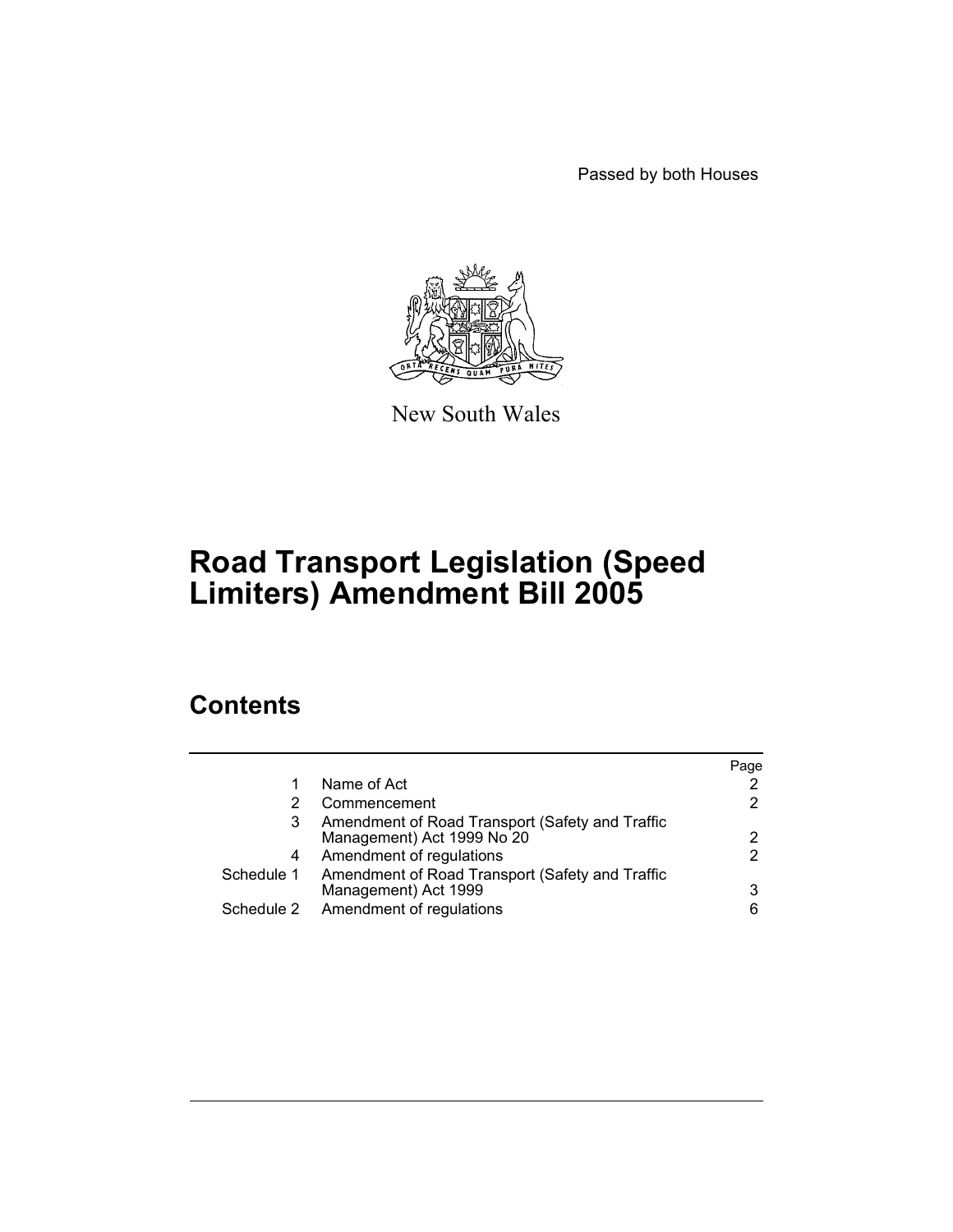*I certify that this PUBLIC BILL, which originated in the LEGISLATIVE ASSEMBLY, has finally passed the LEGISLATIVE COUNCIL and the LEGISLATIVE ASSEMBLY of NEW SOUTH WALES.*

> *Clerk of the Legislative Assembly. Legislative Assembly, Sydney, , 2005*



New South Wales

# **Road Transport Legislation (Speed Limiters) Amendment Bill 2005**

Act No , 2005

An Act to amend the *Road Transport (Safety and Traffic Management) Act 1999* to make further provision with respect to the speed limiting of certain heavy vehicles; and for other purposes.

*I have examined this Bill, and find it to correspond in all respects with the Bill as finally passed by both Houses.*

*Chairman of Committees of the Legislative Assembly.*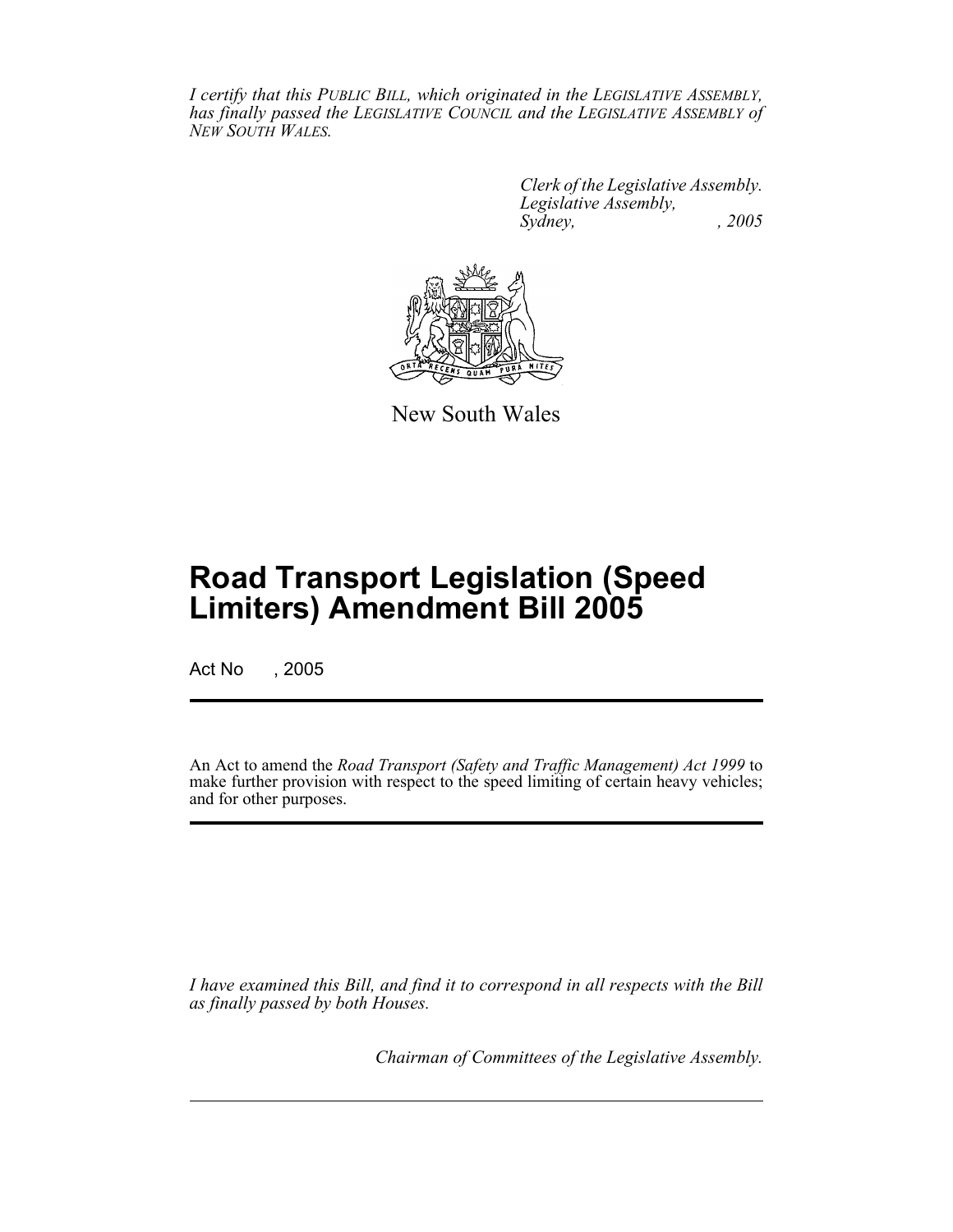#### **The Legislature of New South Wales enacts:**

#### **1 Name of Act**

This Act is the *Road Transport Legislation (Speed Limiters) Amendment Act 2005*.

#### **2 Commencement**

This Act commences on a day or days to be appointed by proclamation.

#### **3 Amendment of Road Transport (Safety and Traffic Management) Act 1999 No 20**

The *Road Transport (Safety and Traffic Management) Act 1999* is amended as set out in Schedule 1.

### **4 Amendment of regulations**

The regulations specified in Schedule 2 are amended as set out in that Schedule.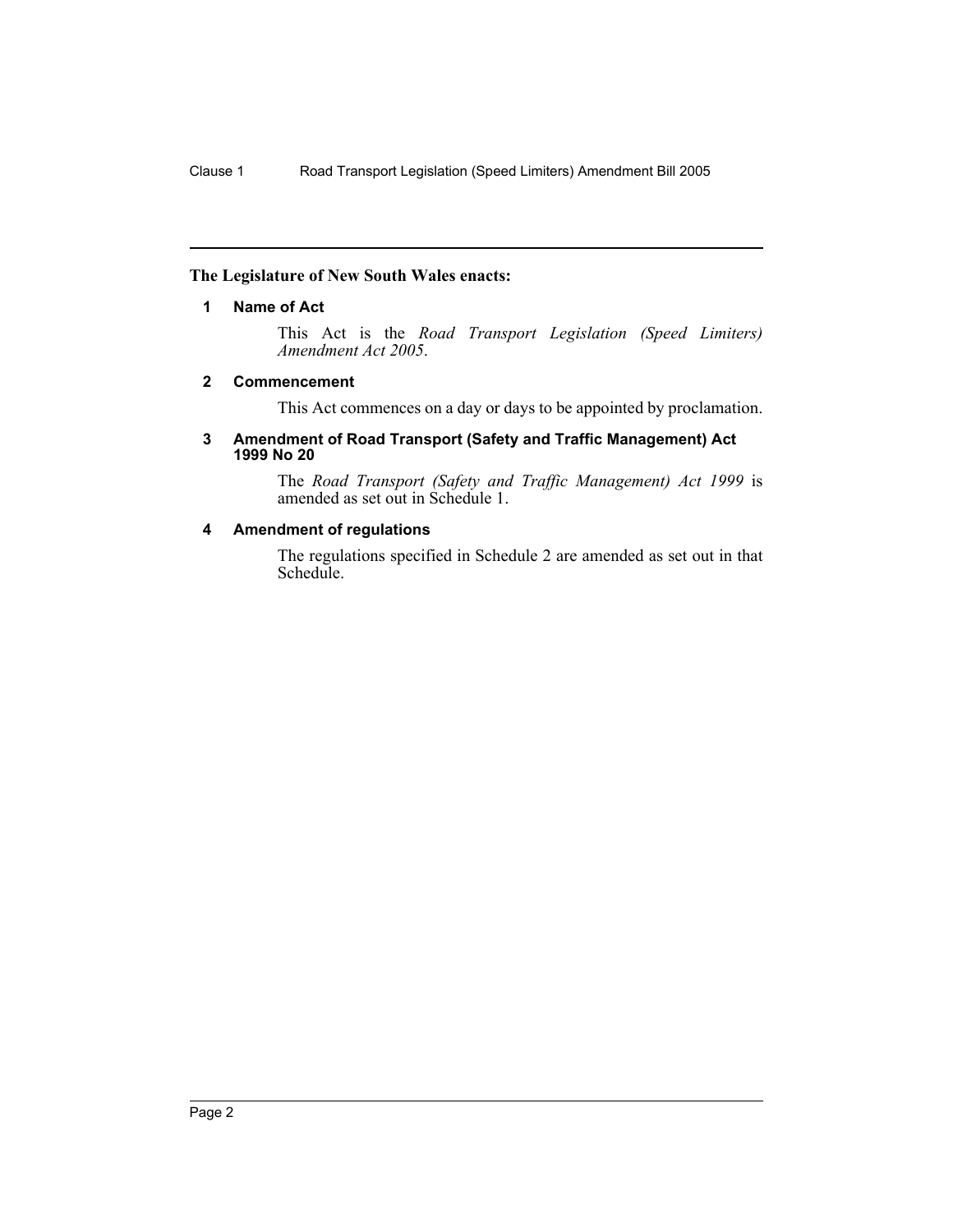Amendment of Road Transport (Safety and Traffic Management) Act 1999 Schedule 1

# **Schedule 1 Amendment of Road Transport (Safety and Traffic Management) Act 1999**

(Section 3)

#### **Part 5, Division 2A**

Insert after section 69:

## **Division 2A Speed limiting of heavy vehicles**

#### **69A Definitions**

In this Division:

*speed limiter compliant*, in relation to a vehicle, means that the speed at which the vehicle is capable of being driven is limited, in the manner prescribed by the regulations for the purposes of this Division, to not more than 100 km/h.

*speed limiter offence* means an offence against section 69C.

#### **69B Application of Division**

- (1) This Division applies to the vehicles prescribed by the regulations for the purposes of this Division.
- (2) This Division applies to vehicles and the drivers of, and responsible persons for, vehicles whether or not:
	- (a) the vehicles are registered in New South Wales, or
	- (b) the drivers hold driver licences issued in New South Wales, or
	- (c) the responsible persons ordinarily reside (or, being corporations, are incorporated or have their principal places of business) in New South Wales.

#### **69C Vehicles to be speed limited**

(1) The responsible person for a vehicle to which this Division applies is guilty of an offence unless the vehicle is speed limiter compliant when the vehicle is being driven on a road or road related area.

Maximum penalty: 30 penalty units (in the case of an individual) or 150 penalty units (in the case of a corporation).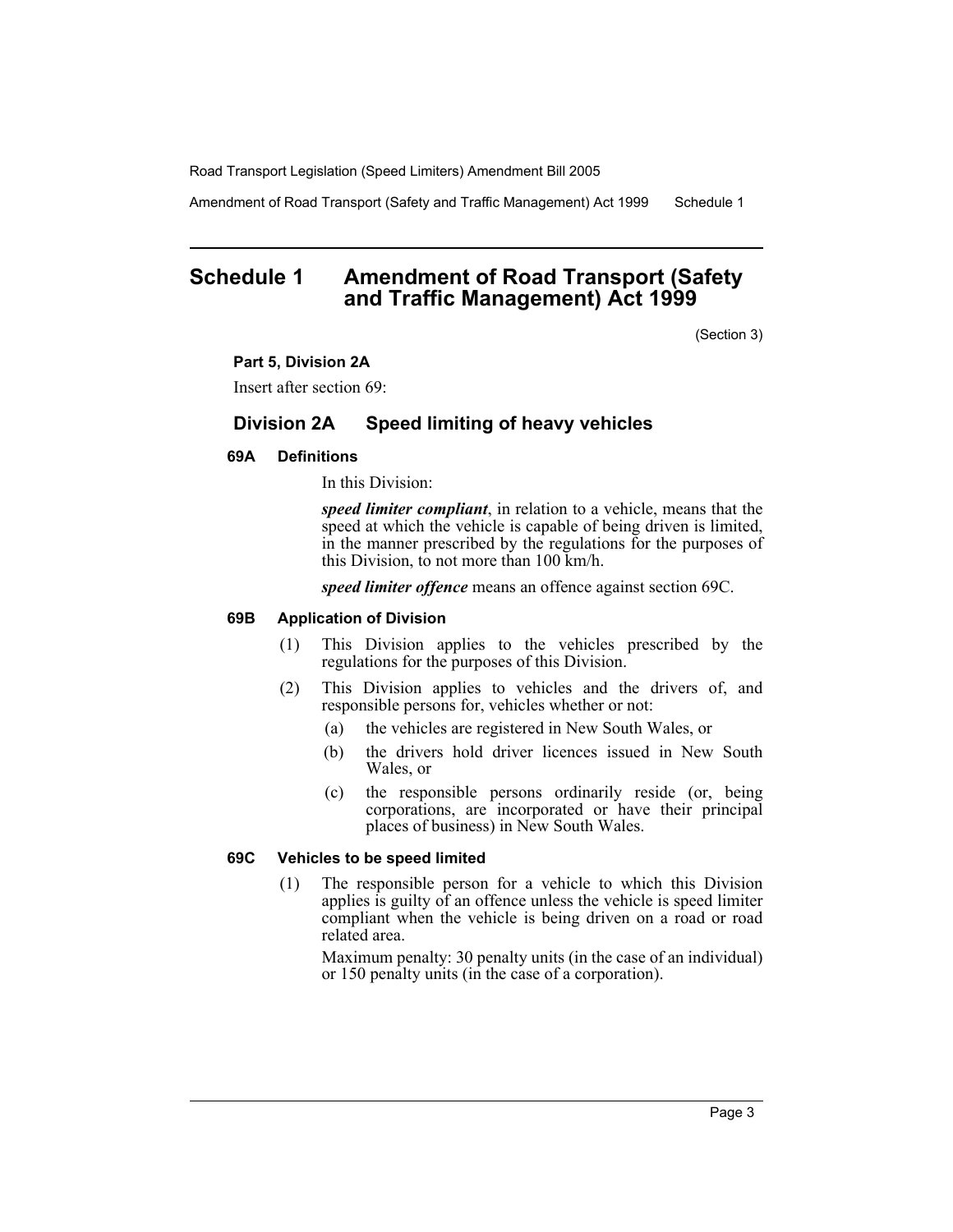Schedule 1 Amendment of Road Transport (Safety and Traffic Management) Act 1999

- (2) In proceedings for an offence under this section, proof that the vehicle concerned was driven on a road or road related area at a speed of more than 115 km/h is evidence (unless contrary evidence as to that speed is adduced) that the vehicle was not speed limiter compliant at the time that it was travelling at that speed.
- (3) It is a defence to a prosecution for an offence under this section if the defendant proves:
	- (a) that the vehicle was, at the time of the alleged offence, a stolen vehicle or a vehicle illegally taken or used, or
	- (b) that the vehicle is speed limiter compliant and that, at the time it was travelling at a speed of more than 115 km/h, the gradient of the length of road or road related area along which the vehicle was being driven at or immediately before that time, combined with the speed at which the vehicle was travelling on that length of road or road related area, caused it to be driven at more than 100 km/h despite the vehicle being speed limiter compliant.
- (4) In proceedings for an offence under this section, it is no defence that the defendant had a mistaken but reasonable belief as to the facts that constituted the offence.

#### **69D Certificate evidence of speed limiter compliance**

(1) In proceedings for a speed limiter offence, a certificate issued by an authorised person certifying that, at the time of certification, the manner of limiting the speed of the vehicle complied with the requirements prescribed by the regulations for the purposes of this Division is evidence (unless contrary evidence is adduced) that the vehicle is speed limiter compliant.

#### (2) In this section, *authorised person* means:

- (a) the manufacturer of a speed limiting mechanism fitted to the vehicle, or
- (b) any other person (or person belonging to a class or description of persons) prescribed by the regulations.

#### **69E Photographic evidence of speed of vehicle**

(1) Without limiting the evidence that may be given in proceedings for a speed limiter offence, in proceedings for such an offence evidence may be given of the measurement of speed obtained by the use of an approved speed measuring device and recorded by an approved camera recording device to prove the fact that a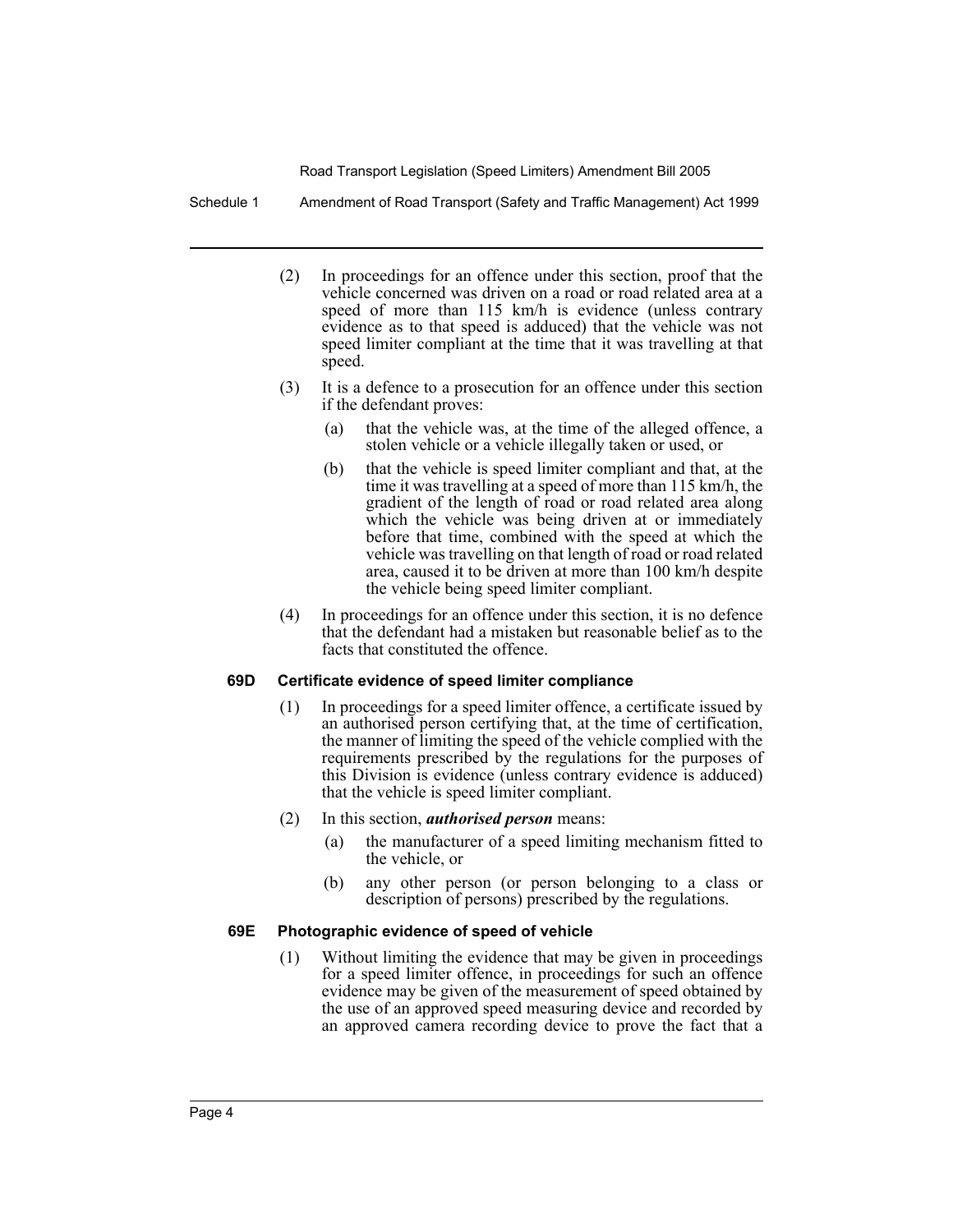Amendment of Road Transport (Safety and Traffic Management) Act 1999 Schedule 1

vehicle was driven on a road or road related area at a speed of more than 115 km/h.

(2) Section 47 (2)–(6) apply to the proceedings in the same way as they apply to proceedings for an offence of driving at a speed in excess of a speed limit imposed by or under this Act or the regulations in which such evidence is given.

#### **69F Liability of offender for speed offence and giving of evidence of speed unaffected**

Nothing in this Division:

- (a) affects the liability of a person who commits an offence under this Act or the regulations involving the driving of a vehicle on a road or road related area at a speed of more than 115 km/h for that offence, or
- (b) prevents the giving of evidence of the measurement of speed obtained by the use of an approved speed measuring device and recorded by an approved camera recording device in proceedings both for that offence and for a speed limiter offence.